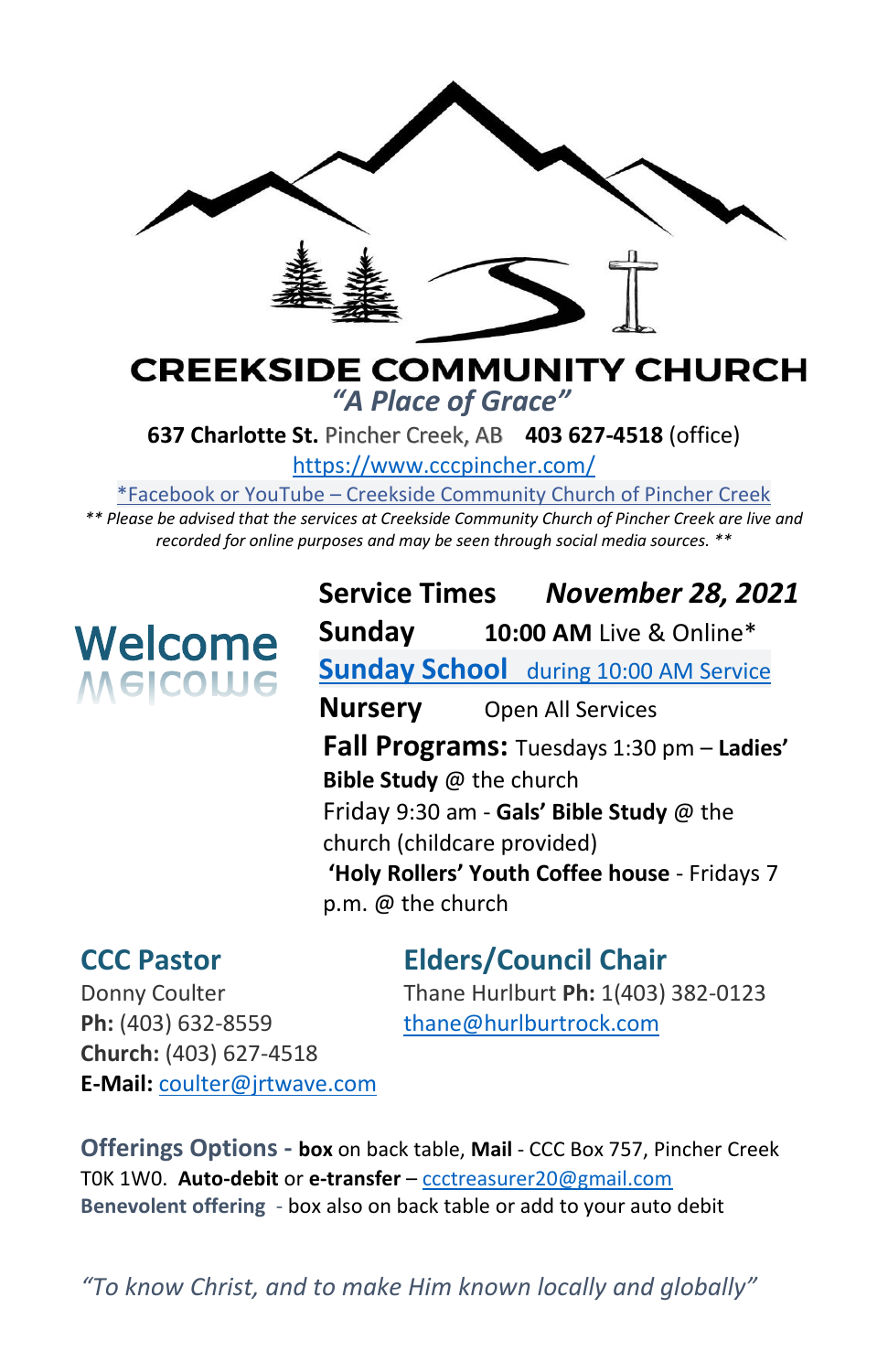# **Ministries & Outreach**

**Community** Joy Hurlburt *Deacon, Congregational Care 403 330-5399* [joy@hurlburtrock.com](mailto:joy@hurlburtrock.com)

**Missions** – 'vour name'? - please speak to Pastor Donny

**Prayer Needs** Pastor Donny

# **Youth Ministry 'Holy Rollers' Youth**

Leaders: Chelsea & Eli Barton **Ph: 403-795-2733**

# **Today's Service**

# **Welcome and Announcements** *Thane Hurlburt & Pastor Donny*

- *CCC Congregational meeting* in 5 days **- December 2nd** @ the church, 7 pm
- Roy Thiessen will be bringing the message today.
- Next week, Piikuni Lighthouse will be joining us for service as Denise leads worship and Doug Ironshirts brings the message
- Interested in becoming a member of CCC? speak to Pastor Donny
- Links to donate to disaster relief in British Columbia see back page
- Today first Sunday of Advent

# **Worship through Music**

## **through Prayer and Praise** *Led by Thane & Pastor Donny*

- **Francis and Verna Heibert thank you, and our Loving God, for** all the support given to them in the loss of their son Sheridan – phone calls, visits, food, meals. Please continue to pray for **Francis and Verna, Nanette Turnbull and family, and Corwin Hiebert and family** as they grieve the sudden death of their son and brother Sheridan Hiebert
- Pray for: **Deb Boldt's** sister **MaryAnn's recovery** from a severe case of Covid
- **Tara**, friend of Melanie Almond, with severe diabetes problems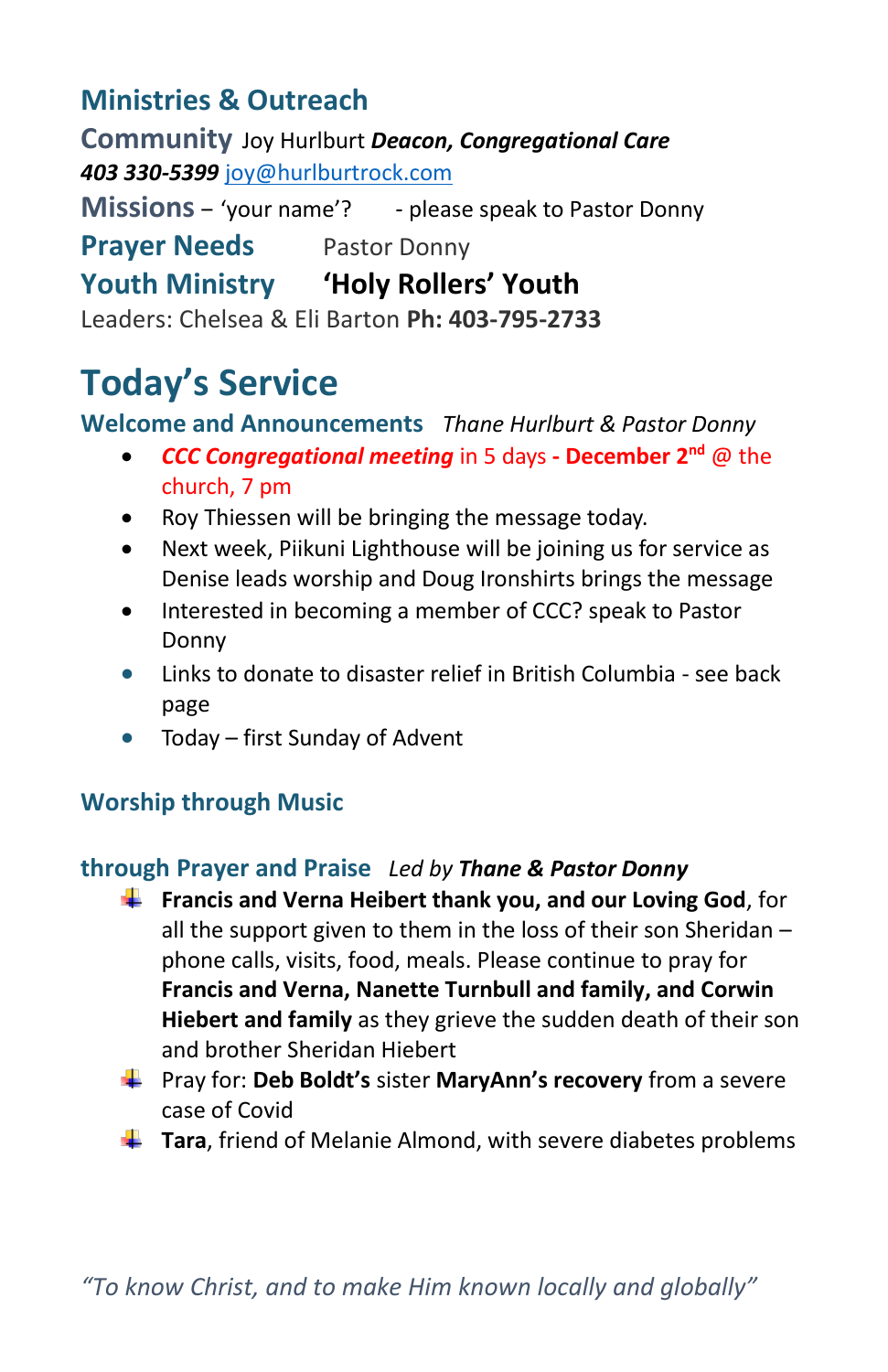**Today's Message Notes . . . Roy Thiessen** 

*"To know Christ, and to make Him known locally and globally"*